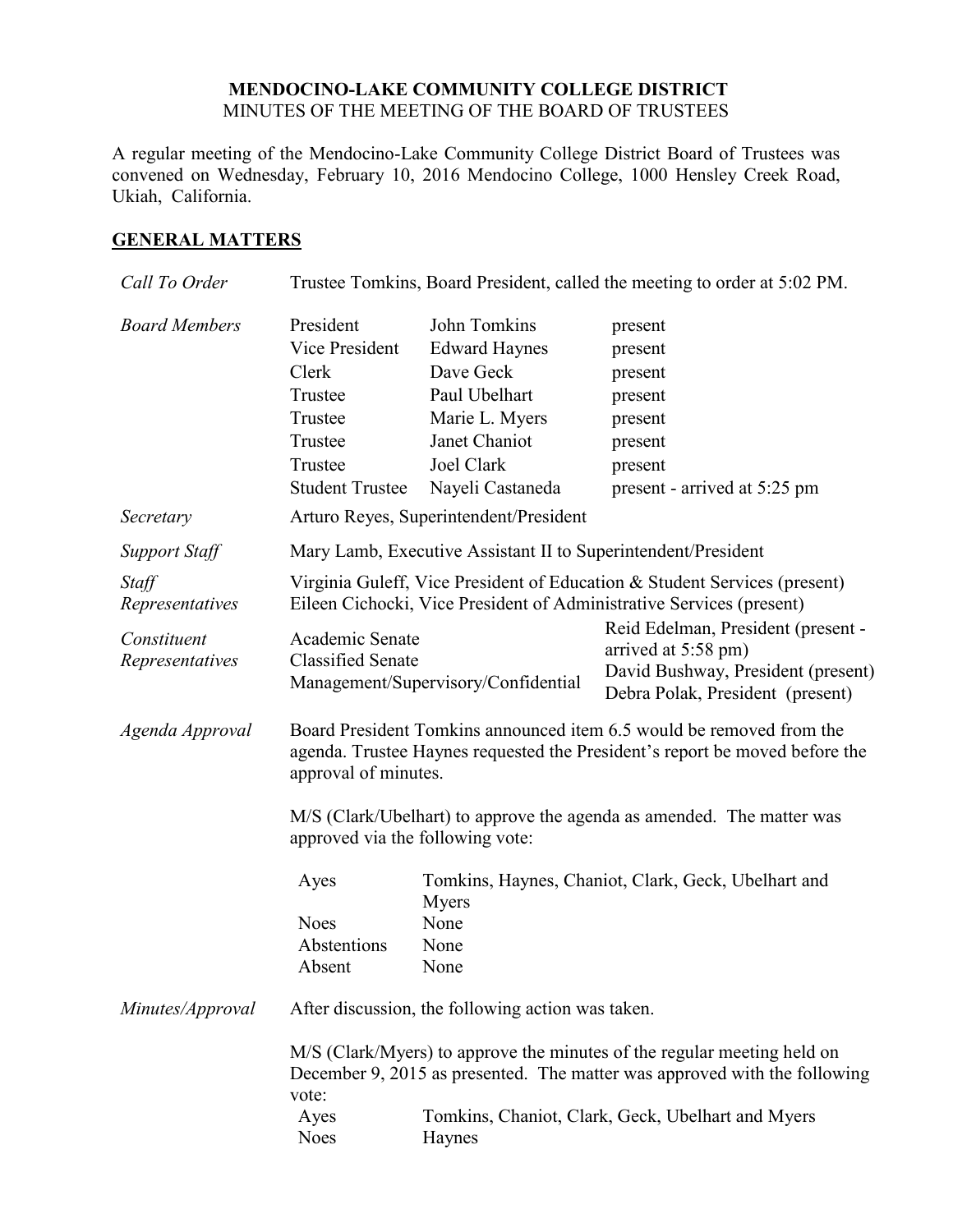Abstentions None Absent None

M/S (Geck/Ubelhart) to approve the minutes of the regular meeting held on January 13, 2015 as presented. The matter was approved with the following vote:

| Ayes        | Tomkins, Haynes, Chaniot, Clark, Geck, Ubelhart and |
|-------------|-----------------------------------------------------|
|             | Myers                                               |
| <b>Noes</b> | None                                                |
| Abstentions | None                                                |
| Absent      | None                                                |

*Public Comments* • No comments from the public were made.

## **PRESIDENT'S REPORT**

A written report was presented by Superintendent/President Reyes. The following items were offered in addition:

- Jamar King was introduced to the members of the Board. Mr. King was recently recruited and has signed a letter of intent to play football for the University of Alabama. Mr. King thanked the staff and college community for everything they have done for him during his time at Mendocino College.
- A Board Workshop will be scheduled in the near future which will address Board minutes.

# **CONSENT AGENDA**

M/S (Ubelhart/Clark) RESOLVED, That the Mendocino-Lake Community College District Board of Trustees does hereby approve the Consent Agenda as presented. The consent agenda was approved with the following vote:

| Ayes        | Tomkins, Haynes, Chaniot, Clark, Geck, Ubelhart and |
|-------------|-----------------------------------------------------|
|             | Myers                                               |
| <b>Noes</b> | None                                                |
| Abstentions | None                                                |
| Absent      | None                                                |

Items with an asterisk \* were approved by one motion as the Consent Agenda.

## **Personnel**

| $Employment -$       | *RESOLVED, That the Mendocino-Lake Community College District Board of    |
|----------------------|---------------------------------------------------------------------------|
| Short-Term           | Trustees does hereby ratify the employment of the short-term employees as |
| <i>Employees</i>     | submitted and presented at the meeting.                                   |
|                      |                                                                           |
| $Employment - Part-$ | *RESOLVED, That the Mendocino-Lake Community College District Board of    |
| Time Faculty         | Trustees does hereby approve the employment of the part-time faculty as   |
|                      | submitted and presented at the meeting.                                   |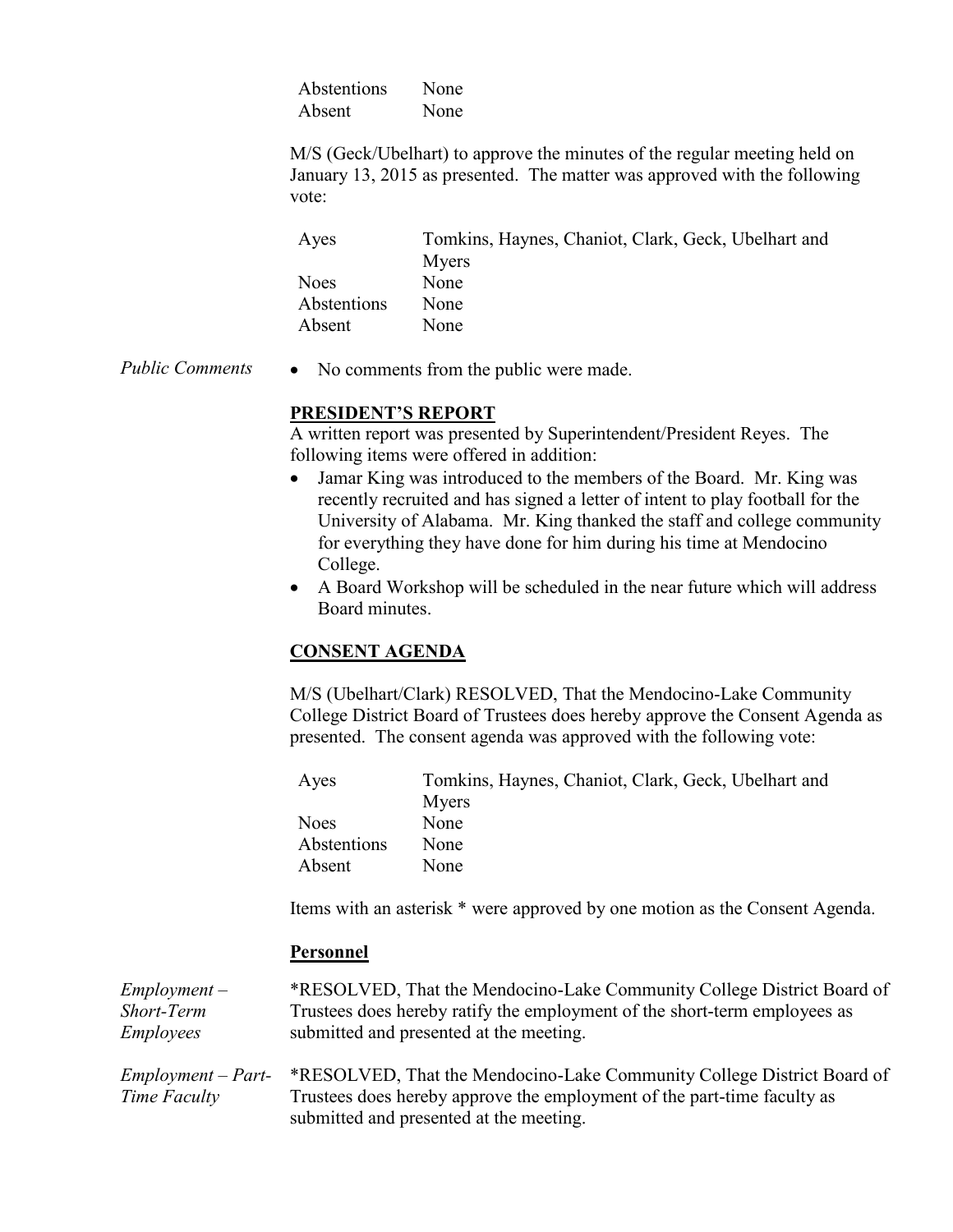| <i>Volunteers</i>                                         | *RESOLVED, That the Mendocino-Lake Community College District Board of<br>Trustees does hereby approve the list of volunteers as presented.                                                                                                                                                                                                                                    |  |  |
|-----------------------------------------------------------|--------------------------------------------------------------------------------------------------------------------------------------------------------------------------------------------------------------------------------------------------------------------------------------------------------------------------------------------------------------------------------|--|--|
| Promotion -<br>Classified                                 | *RESOLVED, That the Mendocino-Lake Community College District Board of<br>Trustees does hereby approve the promotion of Kimberly Pinson to Financial<br>Aid Technician effective March 1, 2016.                                                                                                                                                                                |  |  |
| $Employment -$<br>Working Out of<br>Classification        | *RESOLVED, That the Mendocino-Lake Community College District Board of<br>Trustees does hereby ratify the working out of class compensation for Eileen<br>Lucas and Denice Solgat effective July 1, 2015 until the time a full-time Lake<br>Center Director is hired.                                                                                                          |  |  |
| Fiscal Report as of<br>December 31, 2015                  | <b>Other Items</b><br>*RESOLVED, That the Mendocino-Lake Community College District Board of<br>Trustees does hereby accept the fiscal report as submitted.                                                                                                                                                                                                                    |  |  |
| Quarterly Fiscal<br>Status Report $-AB$<br>2910           | <b>ACTION ITEMS</b><br>After reviewing the Quarterly Fiscal Status Report for Q-2, the following action<br>was taken:                                                                                                                                                                                                                                                          |  |  |
|                                                           | M/S (Geck/Clark) to accept the report as presented. The motion was approved<br>with the following vote:                                                                                                                                                                                                                                                                        |  |  |
|                                                           | Tomkins, Haynes, Chaniot, Clark, Geck, Ubelhart and Myers<br>Ayes<br><b>Noes</b><br>None<br>Abstentions<br>None<br>Absent<br>None                                                                                                                                                                                                                                              |  |  |
| <b>Board Policy</b><br>Revisions - Second<br>Reading      | After reviewing the proposed updates and changes to the Board policies and<br>Procedures, the following action was taken:                                                                                                                                                                                                                                                      |  |  |
|                                                           | M/S (Clark/Myers) to adopt the additions and/or revisions to Board Policy<br>2305, Board Policy 2310, Board Policy 2315, Board Policy 2320, Board Policy<br>2330, Board Policy 2710 and Administrative Policy 2320.1, Administrative<br>Policy 2710.1, and Administrative Policy 2712.1 as presented. The motion was<br>approved with the following vote:                      |  |  |
|                                                           | Tomkins, Haynes, Chaniot, Clark, Geck, Ubelhart and Myers<br>Ayes<br><b>Noes</b><br>None<br>None<br>Abstentions<br>Absent<br>None                                                                                                                                                                                                                                              |  |  |
| <b>Education</b> and<br><b>Student Services</b><br>Report | <b>INFORMATIONAL ITEMS AND REPORTS</b><br>A written report was submitted by Virginia Guleff, Vice President of Education<br>and Student Services. The following was offered in addition:<br>The Workforce Task Force recommendations will change Career and<br>$\bullet$<br>Technical Education in the same way that the Student Success Act of 2012<br>changed matriculation. |  |  |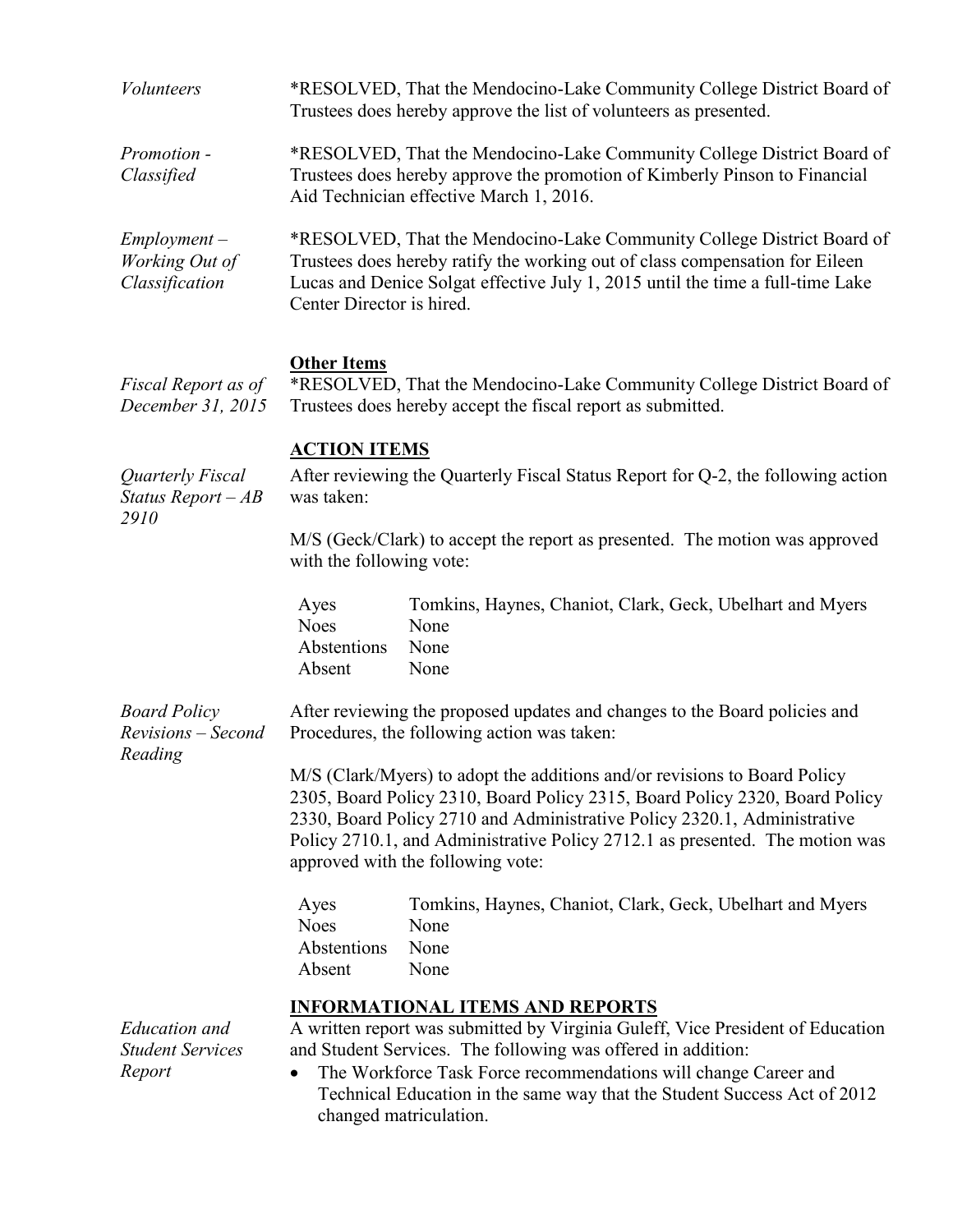- As part of the Online Education Initiative, the college is hosting the conference "Building for Excellence: Moving to Canvas & the OEI" on February 20<sup>th</sup>.
- *Administrative Services Report* A written report was submitted by Eileen Cichocki, Vice President of Administrative Services. Vice President Cichocki stated she had nothing to add to her report.
- *Mendocino College Foundation, Inc.* A written report was presented by Katie Fairbairn, Executive Director of the Mendocino College Foundation, Inc. Executive Director Fairbairn stated she had nothing to add to her report.

*Constituents Group Reports Academic Senate:* A written report was presented by Reid Edelman, Academic Senate President. Academic Senate President Edelman stated he had nothing to add.

## *Classified Senate:*

Classified Senate President Bushway recognized the various members of the classified staff for all their work in getting the semester off on the right foot.

He also mentioned the library at the Coast Center which now has all of their inventory entered into our library inventory system thanks to the dedication of the library staff.

#### *Management/Supervisory/Confidential:*

There was nothing to report from the Management/Supervisory/Confidential group.

#### *ASMC:*

The statewide Student Senate has received confirmation of their seat on the committee to hire the new State Chancellor.

The Food Pantry will be starting the week of February  $17<sup>th</sup>$  and will only be available on certain days through the office of Student Services.

#### **TRUSTEE COMMUNICATION**

*Trustee Reports* **Trustee Tomkins:** Trustee Tomkins stated he attended the Board Chair workshop held during the Community College League Annual Legislative Conference. He also stated he will be participating in Excellence in Trusteeship Program.

#### **Trustee Chaniot:**

A written report was submitted by Trustee Chaniot. In addition, she provided several documents presented during the recent Annual Legislative Conference which she shared with other Board members.

## **CLOSED SESSION**

The Board adjourned to Closed Session at 6:09 PM. Board President Tomkins announced the board will be only discussing item 8.3 on the agenda during